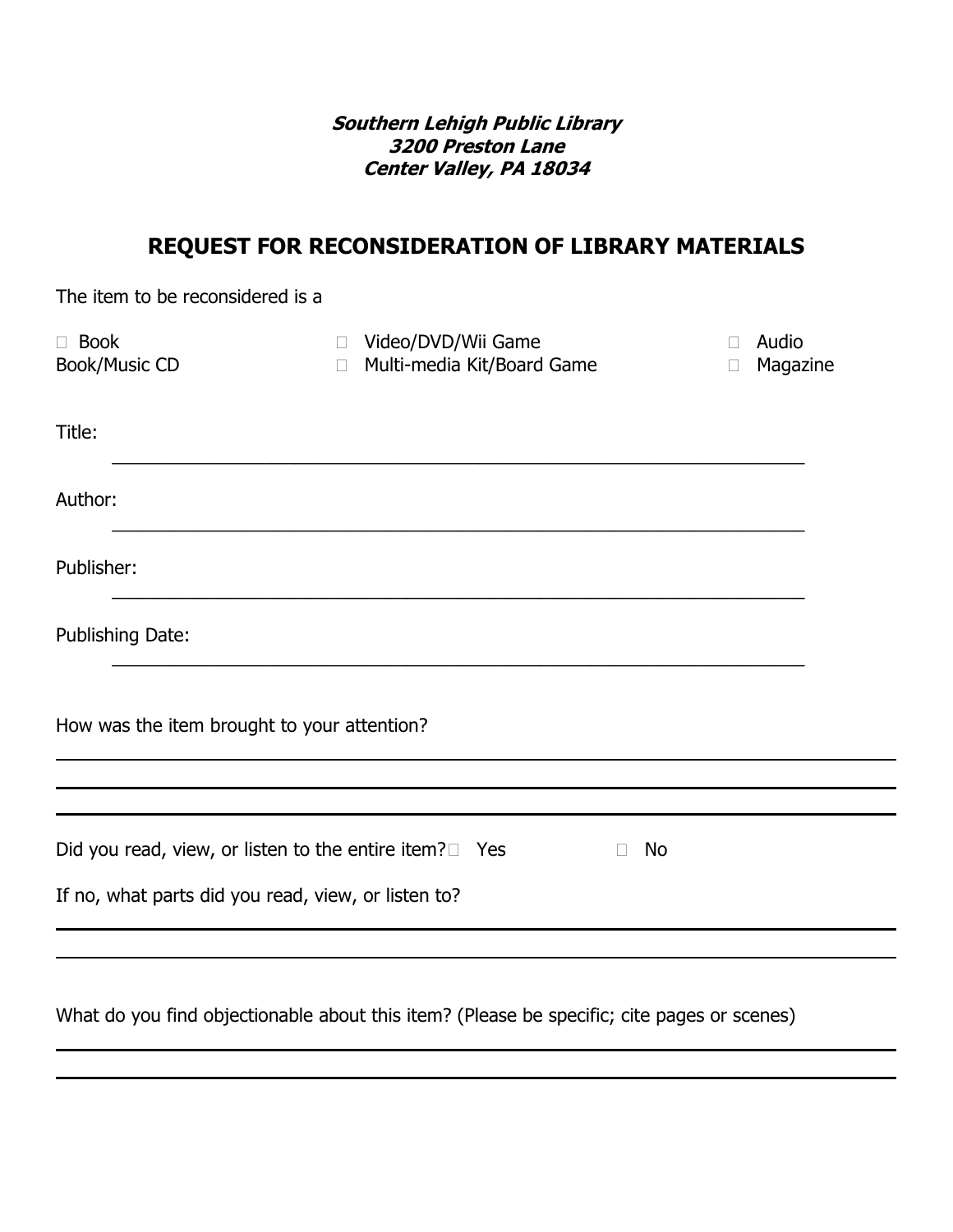What do you feel might be the result of keeping this item in the library's collection?

| Are you aware of the judgment of this material by professional critics? $\Box$ Yes |  | $\Box$ No |
|------------------------------------------------------------------------------------|--|-----------|
|------------------------------------------------------------------------------------|--|-----------|

| Please list the reviews or resources that you have heard or read that agree with your opinion. Attach |  |  |  |
|-------------------------------------------------------------------------------------------------------|--|--|--|
| copies if available.                                                                                  |  |  |  |

|              | What item of equal value would you recommend that would convey as valuable a picture and |  |  |  |
|--------------|------------------------------------------------------------------------------------------|--|--|--|
| perspective? |                                                                                          |  |  |  |

Do you represent:

- □ Yourself<br>□ Organization □ Organization Name of Organization:<br>□ Other Group Name of Group:
	- Name of Group:

| Name: 2008 2008 2010 2020 2021 2022 2023 2024 2022 2022 2023 2024 2022 2023 2024 2022 2023 2024 2022 2023 2024 |                                     |
|----------------------------------------------------------------------------------------------------------------|-------------------------------------|
|                                                                                                                |                                     |
|                                                                                                                |                                     |
|                                                                                                                |                                     |
|                                                                                                                | Date: <u>______________________</u> |